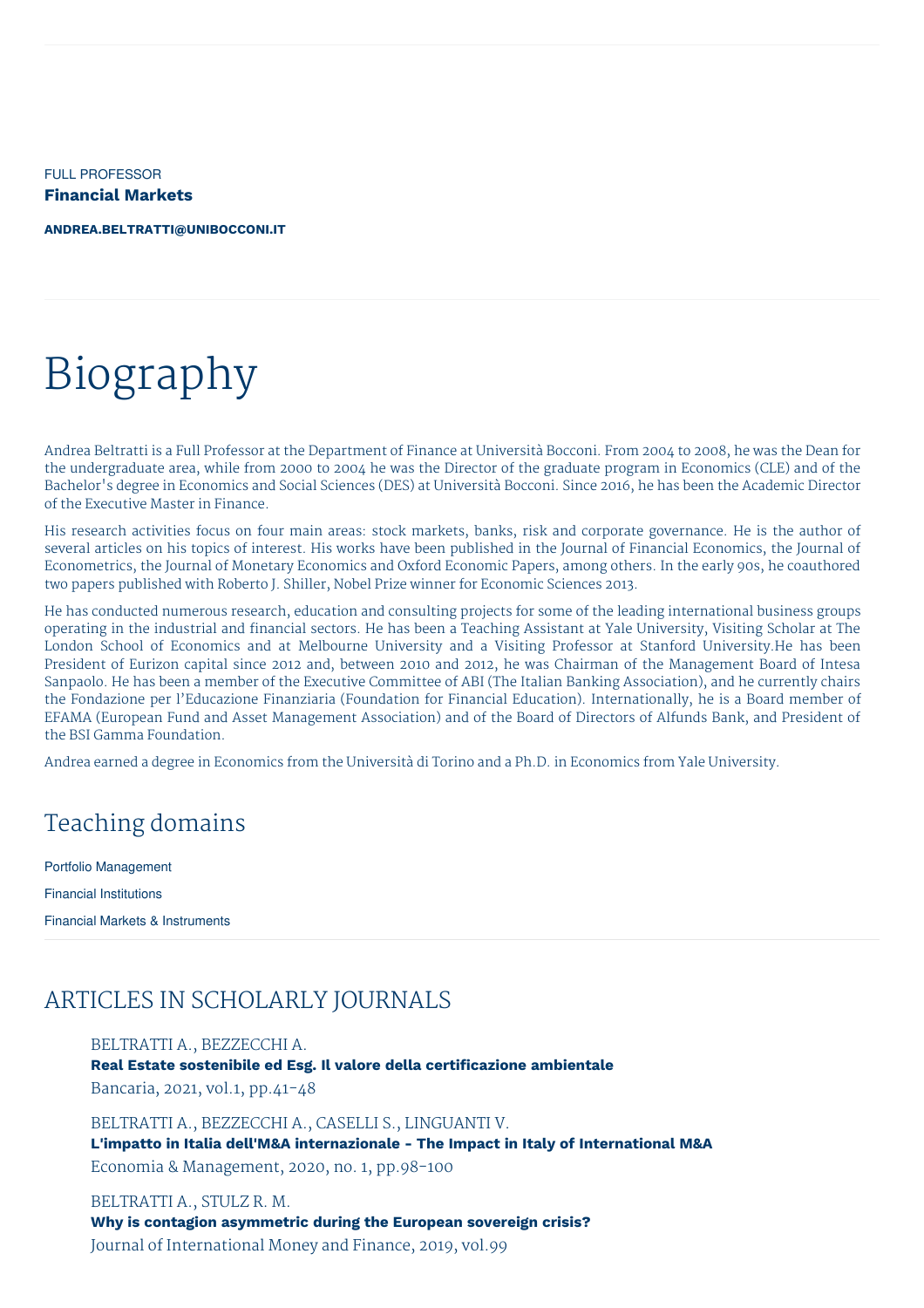#### BELTRATTI A., BEZZECCHI A.

**Comportamenti degli investitori ed educazione finanziaria: Che cosa ne pensano gli intermediari finanziari?**

Bancaria, 2019, vol.75, no. 4, pp.26-41

BELTRATTI A., BEZZECCHI A. **Dati, modelli e real estate: Nuove frontiere per l'immobiliare e le banche** Bancaria, 2019, vol.75, no. 9, pp.89-96

BELTRATTI A., BEZZECCHI A. **Investor centricity e business model nell'asset wealth management** Bancaria, 2019, vol.75, no. 2, pp.76-83

BELTRATTI A., BEZZECCHI A. **Alle origini della business transformation** Economia & Management, 2018, no. 3, pp.51-56

BELTRATTI A., BOCK J.

**BDCs: The Most Important Commercial Lenders You've Never Heard About** The Journal of Alternative Investments, 2018, vol.20, no. 4, pp.8-20

BELTRATTI A., BEZZECCHI A.

**Il Value at Risk per lo stress test delle valutazioni di portafoglio immobiliare** Economia & Management, 2018, no. 5, pp.145-159

BELTRATTI A., BEZZECCHI A., CASELLI S.

**Le acquisizioni internazionali aumentano gli utili? Evidenza dall'M&A delle imprese italiane tra il 2004 e il 2015**

Piccola Impresa / Small Business, 2018, vol.2, pp.14-33

BELTRATTI A., BENETTON M., GAVAZZA A.

**The role of pre-payment penalties in mortgage loans** Journal of Banking & Finance, September, 2017, vol.82, pp.165-179

BELTRATTI A.

**Stock market efficiency in China: Evidence from the split-share reform** The Quarterly Review of Economics and Finance, May, 2016, vol.60, pp.125-137

BELTRATTI A., PALADINO G.

**Bank leverage and profitability. Evidence from a sample of international banks** Review of Financial Economics, 2015, vol.27, pp.46-57

BELTRATTI A., PALADINO G.

**Is M&A different during a financial crisis? Evidence from the European banking sector** Journal of Banking & Finance, 2013, vol.37, no. 12, pp.5394-5405

BELTRATTI A., SPEAR N., SZABO M.

**The value relevance and timeliness of write-downs during the financial crisis of 2007-2009** The International Journal of Accounting, 2013, vol.48, no. 4, pp.467-494

BELTRATTI A., STULZ R. **The credit crisis around the globe: Why did some banks perform better?** Journal of Financial Economics, 2012, vol.105, no. 1, pp.1-17

BELTRATTI A., BORTOLOTTI B., CACCAVAIO M. **The stock market reaction to the 2005 split share structure reform in China** Pacific Basin Finance Journal, 2012, vol.20, no. 4, pp.543-560

BELTRATTI A., MORANA C. **International house prices and macroeconomic fluctuations** Journal of Banking & Finance, 2010, vol.34, no. 3, pp.533-545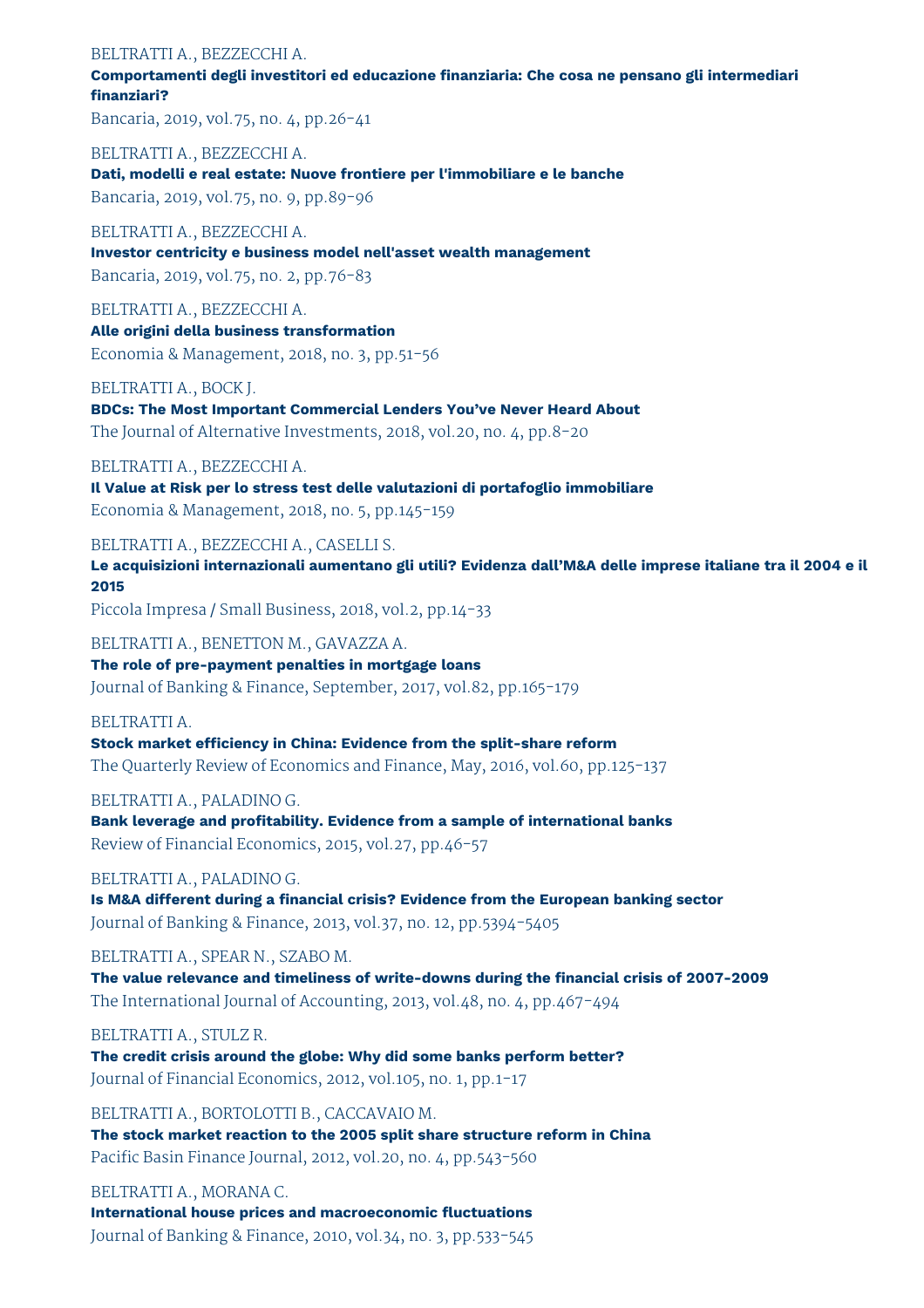#### BELTRATTI A., CORVINO G.

**Why are Insurance Companies Different? The Limits of Convergence Among Financial Institutions** The Geneva Papers on Risk and Insurance - Issues and Practice, 2008, vol.33, no. 3, pp.363-388

BELTRATTI A., MORANA C. **Aggregate hedge funds flows and returns** Applied Financial Economics, 2008, vol.18, pp.1755-1764

BELTRATTI A., MORANA C. **Comovements in international stock markets** Journal of International Financial Markets, Institutions & Money, 2008, vol.18, pp.31-45

#### BELTRATTI A., CORVINO G.

**Potential Drawbacks of Price-based Accounting in the Insurance Sector** The Geneva Papers on Risk and Insurance - Issues and Practice, 2007, vol.32, no. 2, pp.163-177

BELTRATTI A., MORANA C.

**Does the stock market affect income distribution? Some empirical evidence for the US** Applied Economics Letters, 2007, vol.14, no. 2, pp.99-104

#### BELTRATTI A., COLLA P.

**A portfolio-based evaluation of affine term structure models** Annals of Operations Research, 2007, vol.151, no. 1, pp.193-222

MORANA C., BELTRATTI A.

**Estimating long memory in the mark–dollar exchange rate with high frequency data** Applied Financial Economics Letters, 2006, vol.2, no. 6, pp.361-364

#### MORANA C., BELTRATTI A.

**Structural breaks and common factors in the volatility of the Fama–French factor portfolios** Applied Financial Economics, 2006, vol.16, no. 14, pp.1059-1073

#### BELTRATTI A., MORANA C.

**Breaks and persistency: macroeconomic causes of stock market volatility** Journal of Econometrics, 2006, vol.131, no. 1-2, pp.151-177

#### BELTRATTI A.

**Capital market equilibrium with externalities, production and heterogeneous agents** Journal of Banking & Finance, 2005, vol.29, no. 12, pp.3061-3073

#### BELTRATTI A., MORANA C.

**Statistical benefits of value-at-risk with long memory** The Journal of Risk, 2005, vol.7, no. 4, pp.21-45

#### BELTRATTI A.

**The Complementarity between Corporate Governance and Corporate Social Responsibility** The Geneva Papers on Risk and Insurance - Issues and Practice, 2005, vol.30, no. 3, pp.373-386

MORANA C., BELTRATTI A.

**Structural change and long-range dependence in volatility of exchange rates: either, neither or both?** Journal of Empirical Finance, 2004, vol.11, no. 5, pp.629-658

BELTRATTI A., LAURANT A., ZENIOS S. A. **Scenario modelling for selective hedging strategies** Journal of Economic Dynamics and Control, 2004, vol.28, no. 5, pp.955-974

#### BELTRATTI A., DI TRIA M.

**The Cross-section of Risk Premia in the Italian Stock Market** Economic Notes, 2002, vol.31, no. 3, pp.389-416

MORANA C., BELTRATTI A. **The effects of the introduction of the euro on the volatility of European stock markets**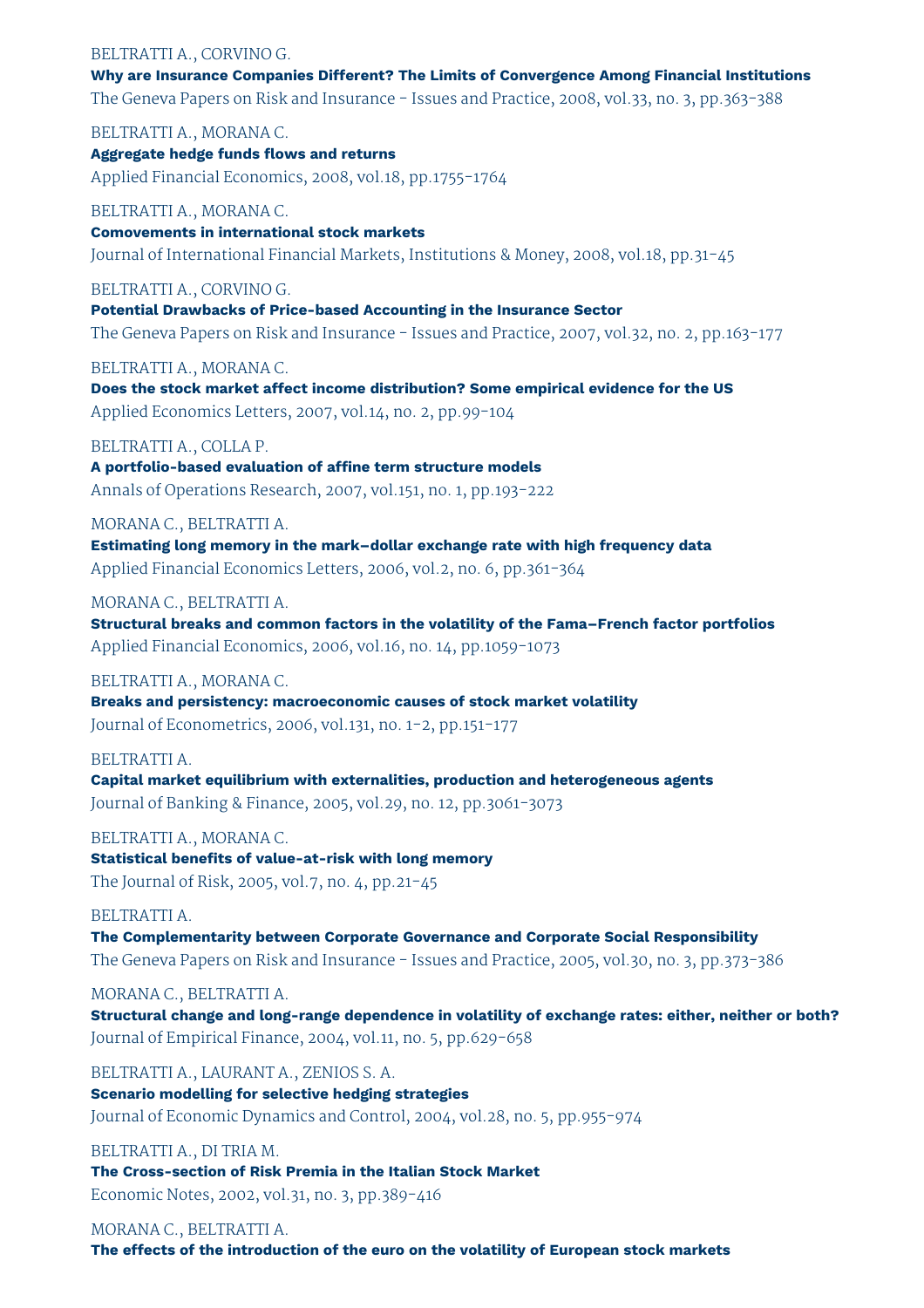Journal of Banking & Finance, 2002, vol.26, no. 10, pp.2047-2064

#### BELTRATTI A., MORANA C.

**Deterministic and Stochastic Methods for Estimation of Intra-day Seasonal Components with High Frequency Data**

Economic Notes, 2001, vol.30, no. 2, pp.205-234

MORANA C., BELTRATTI A. **Central bank interventions and exchange rates: an analysis with high frequency data** Journal of International Financial Markets, Institutions & Money, 2000, vol.10, no. 3-4, pp.349-362

#### BELTRATTI A., MORANA C.

**Computing value at risk with high frequency data** Journal of Empirical Finance, 1999, vol.6, no. 5, pp.431-455

BELTRATTI A., CONSIGLIO A., ZENIOS S. A.

**Scenario modeling for the management of international bond portfolios** Annals of Operations Research, 1999, vol.85, pp.227-247

#### BELTRATTI A., BAGLIANO F.

**Stock Returns, the Interest rate and Inflation in The Italian Stock Market: A Long-Run perspective** Giornale degli Economisti e Annali di Economia, 1997, vol.56, pp.139-167

CHICHILNISKY G., BELTRATTI A., HEAL G.

**The Green Golden Rule** Economics Letters, 1995, vol.49, no. 2, pp.175-179

BELTRATTI A., SHILLER R. J. **Stock prices and bond yields** Journal of Monetary Economics, 1992, vol.30, no. 1, pp.25-46

BELTRATTI A., SHILLER R. **Actual and Warranted Relations Between Asset Prices** Oxford Economic Papers, 1991, vol.45, no. 3, pp.387-402

### RESEARCH MONOGRAPHS

BELTRATTI A., BEZZECCHI A. **Asset/Wealth Management NeXT** Egea, Milano, Italy, 2020

### EDITED BOOKS

### BELTRATTI A., BEZZECCHI A. (EDS.)

**Business Next. Non E' Solo Questione Di Tecnologie** Egea, Milano, Italy, 2018

**TEXTBOOKS**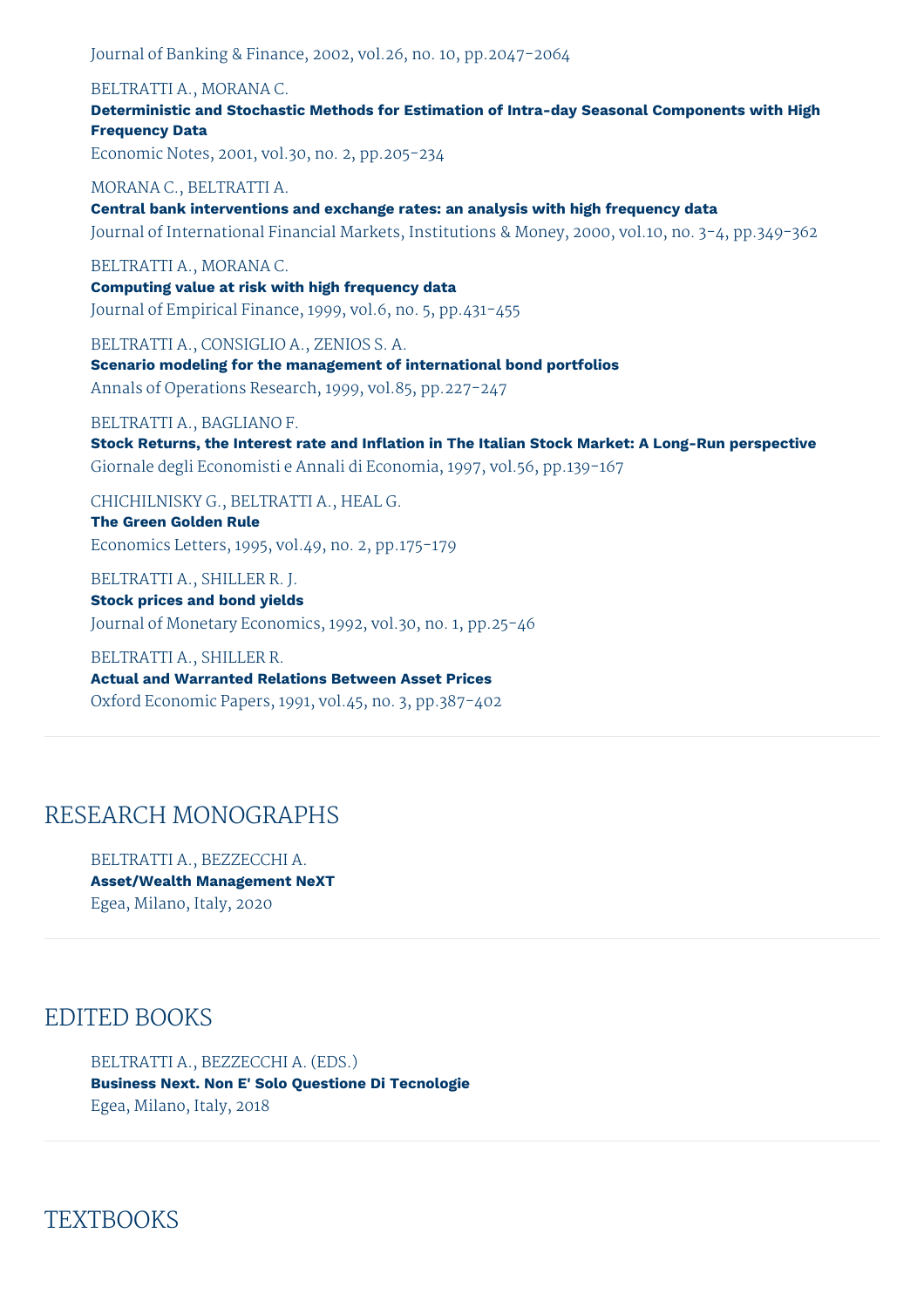### CONTRIBUTION TO CHAPTERS, BOOKS OR RESEARCH MONOGRAPHS

BEZZECCHI A., BELTRATTI A. **Banks NeXT** in *Business Next. Non E' Solo Questione Di Tecnologie* A.Beltratti, A.Bezzecchi (Eds),Egea, chap. 14, pp.223-232, 2018

BELTRATTI A., BEZZECCHI A. **Business model transformation in banking** in *Business Next. Non E' Solo Questione Di Tecnologie* A.Beltratti, A.Bezzecchi (Eds),Egea, chap. 8, pp.171-192, 2018

BELTRATTI A., BEZZECCHI A. Che cos'è la business transformation e che cosa ne pensa il C-suite? in Business Next. Non E' Solo Questione *Di Tecnologie* A.Beltratti, A.Bezzecchi (Eds),Egea, chap. 1, pp.3-26, 2018

## ARTICLES IN NATIONAL/INTERNATIONAL NEWSPAPERS

BELTRATTI A., BEZZECCHI A.

**Perché l'ambiente piace ai mercati** Economia de Il Corriere della Sera, 27 August, 2020

BELTRATTI A., BEZZECCHI A. **Se il rendimento cresce fuori dalla Borsa** Economia de Il Corriere della Sera, 7 October, 2019

BELTRATTI A., BEZZECCHI A. **Aziende a scuola di cambiamento** Economia de Il Corriere della Sera, 20 November, 2017

BELTRATTI A. **Tre sfumature di Nobel** lavoce.info, 17 October, 2013

# CASES IN INTERNATIONAL CASE COLLECTIONS

BELTRATTI A., BEZZECCHI A. **Business Strategy in Private Real Estate. Prelios: From UTP (Unlikely to Pay) to UTP Manager** 2021, The Case Centre, Great Britain

BEZZECCHI A., BELTRATTI A. **Sustainable Real Estate Development: Structuring a Tender for an Urban Regeneration Project - Arexpo Case Study** 2019, The Case Centre, Great Britain

BELTRATTI A., BEZZECCHI A.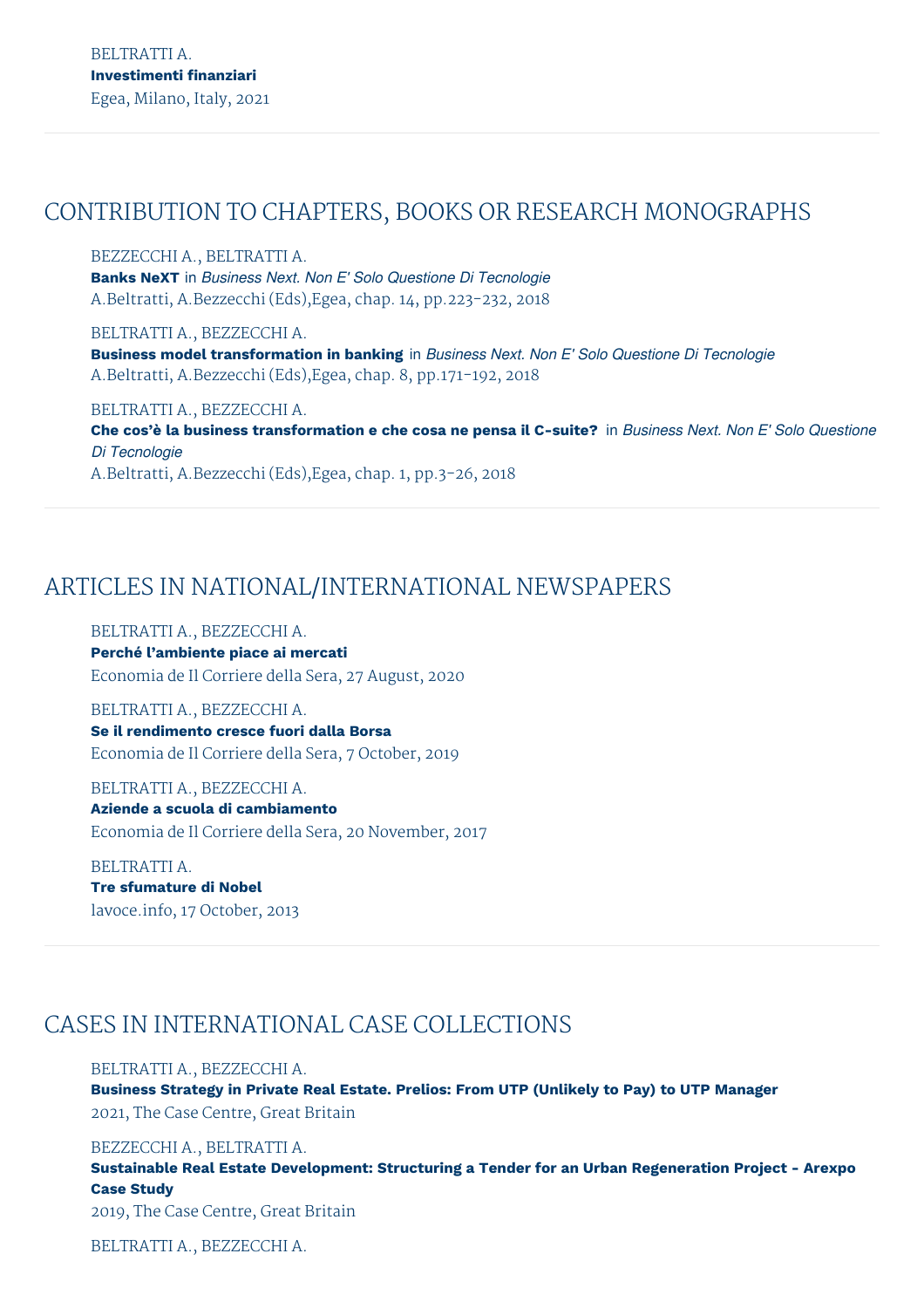### RESEARCH NOTES OR SHORT ARTICLES IN JOURNALS

BELTRATTI A., BEZZECCHI A., FERRARI D.

**L'infrastruttura del futuro? I car parking per la mobilità sostenibile** 2021, Economia & Management Plus, Milano, Italy

BELTRATTI A., BEZZECCHI A. **Alla ricerca del benessere misurando la sostenibilità** 2021, Economia & Management Plus, Milano, Italy

BELTRATTI A., BEZZECCHI A. **Real Estate e sostenibilità: one size does not fit all** 2021, Economia & Management Plus, Milano, Italy

BELTRATTI A., BEZZECCHI A. **SESG per l'asset/wealth management e il real estate** 2020, Economia & Management Plus, Milano, Italy

BELTRATTI A., BEZZECCHI A. **Politica economica, finanza e real estate** 2020, Economia & Management Plus, Milano, Italy

BELTRATTI A., BEZZECCHI A. **L'importanza dei big data per il real estate** 2020, Economia & Management Plus, Milano, Italy

BELTRATTI A., BEZZECCHI A. **Il mondo che verrà**

2020, Economia & Management Plus, Milano, Italy

BELTRATTI A., BEZZECCHI A. **La creazione di valore nell'asset/wealth management** 2020, Economia & Management Plus, Milano, Italy

BELTRATTI A., BEZZECCHI A. **Real data for real estate** 2019, Economia & Management Plus, Milano, Italy

BELTRATTI A., BEZZECCHI A. **REflexibility, REgeneration, REmodelling** 2019, Economia & Management Plus, Milano, Italy

BELTRATTI A., BEZZECCHI A. **Cosa si chiede oggi al wealth manager** 2019, Economia & Management Plus, Milano, Italy

BELTRATTI A., BEZZECCHI A. **Dare voce all'asset management** 2019, Economia & Management Plus, Milano, Italy